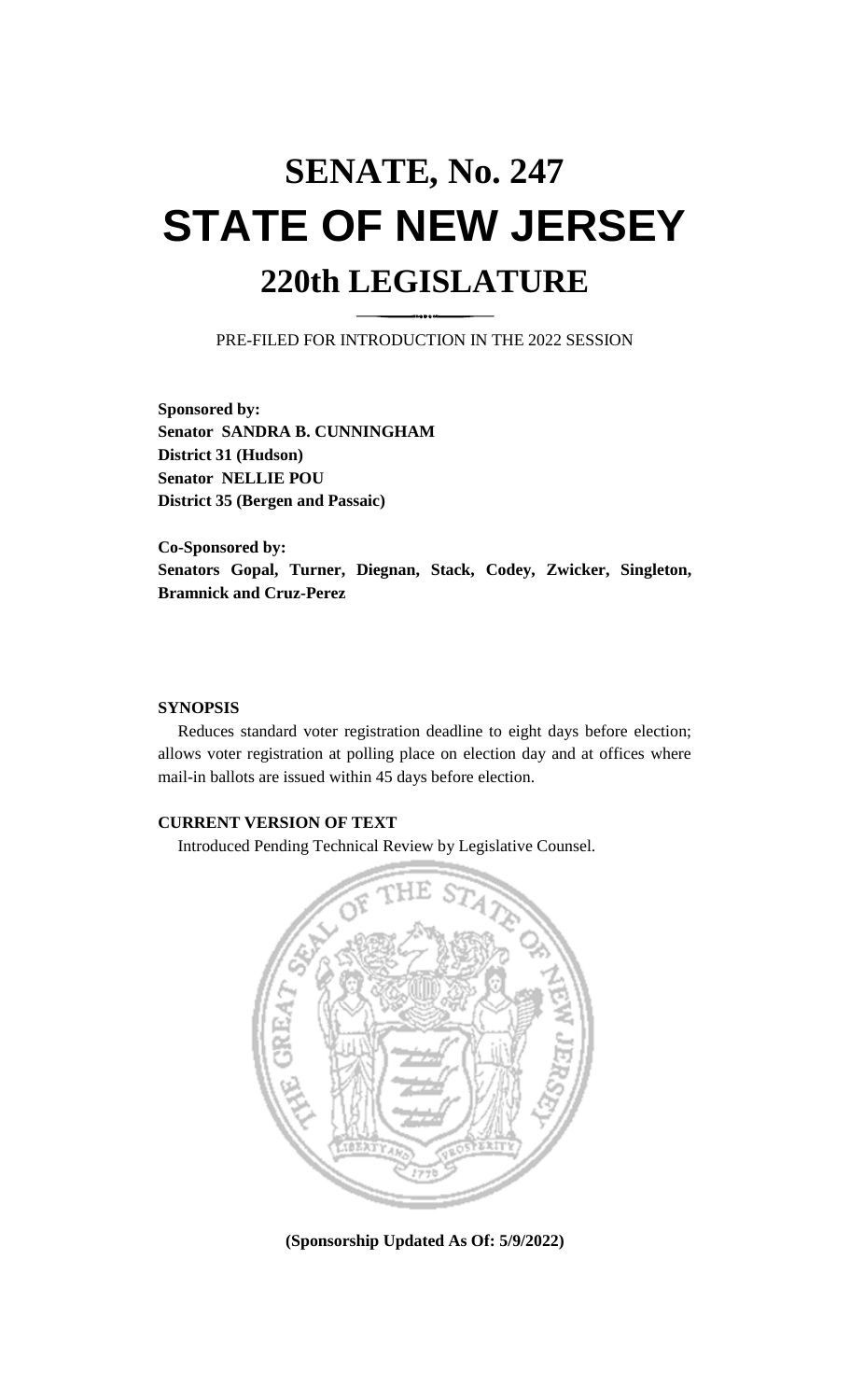$\mathcal{D}_{\mathcal{L}}$ 

**AN ACT** concerning voter registration and amending various parts

 of the statutory law and supplementing chapter 31 of Title 19 of the Revised Statutes. **BE IT ENACTED** *by the Senate and General Assembly of the State of New Jersey:* 1. (New section) a. As used in this section: "Applicant" means any person otherwise eligible to vote, but who is not registered to vote for an election and is applying for such registration pursuant to this section in person (1) at the person's assigned polling place on the day of an election, or (2) at an office

 where a mail-in ballot may be issued under "The Vote By Mail Law," P.L.2009, c.79 (C.19:63-1 et seq.), for the period beginning 45 days before the election and ending at 3 P.M. the day before the election.

 "Identifying document" means (1) a current and valid photo identification card that shows the applicant's name and current address; (2) a current utility bill, bank statement, government check or pay check that shows the applicant's name and current address; (3) any other government document that shows the applicant's name and current address; or (4) any other identifying document that the Secretary of State has determined to be acceptable for this purpose.

 b. Notwithstanding any other law, rule, or regulation to the contrary, an applicant may register to vote on the day of any election at the polling place to which the applicant is assigned, or at an office where a mail-in ballot may be issued under "The Vote By Mail Law," P.L.2009, c.79 (C.19:63-1 et seq.), for the period beginning 45 days before the election and ending at 3 P.M. the day before the election, by:

(1) presenting or submitting a copy of an identifying document;

(2) completing an appropriate voter registration form; and

 (3) submitting an affidavit in which the applicant declares that the applicant is not already properly registered to vote for the election in which the applicant is voting, will have lived in the county in which the applicant is voting for at least 30 days prior to that election, has not previously voted in that election, and upon voting will not thereafter vote in that election.

 The commissioner of registration shall furnish to each polling place and office where a mail-in ballot may be issued voter registration forms and affidavit forms for the purposes of this section.

 c. The commissioner of registration shall designate an individual at each office where a mail-in ballot may be issued to receive and review the forms and affidavits provided for under

**EXPLANATION – Matter enclosed in bold-faced brackets [thus] in the above bill is not enacted and is intended to be omitted in the law.**

**Matter underlined thus is new matter.**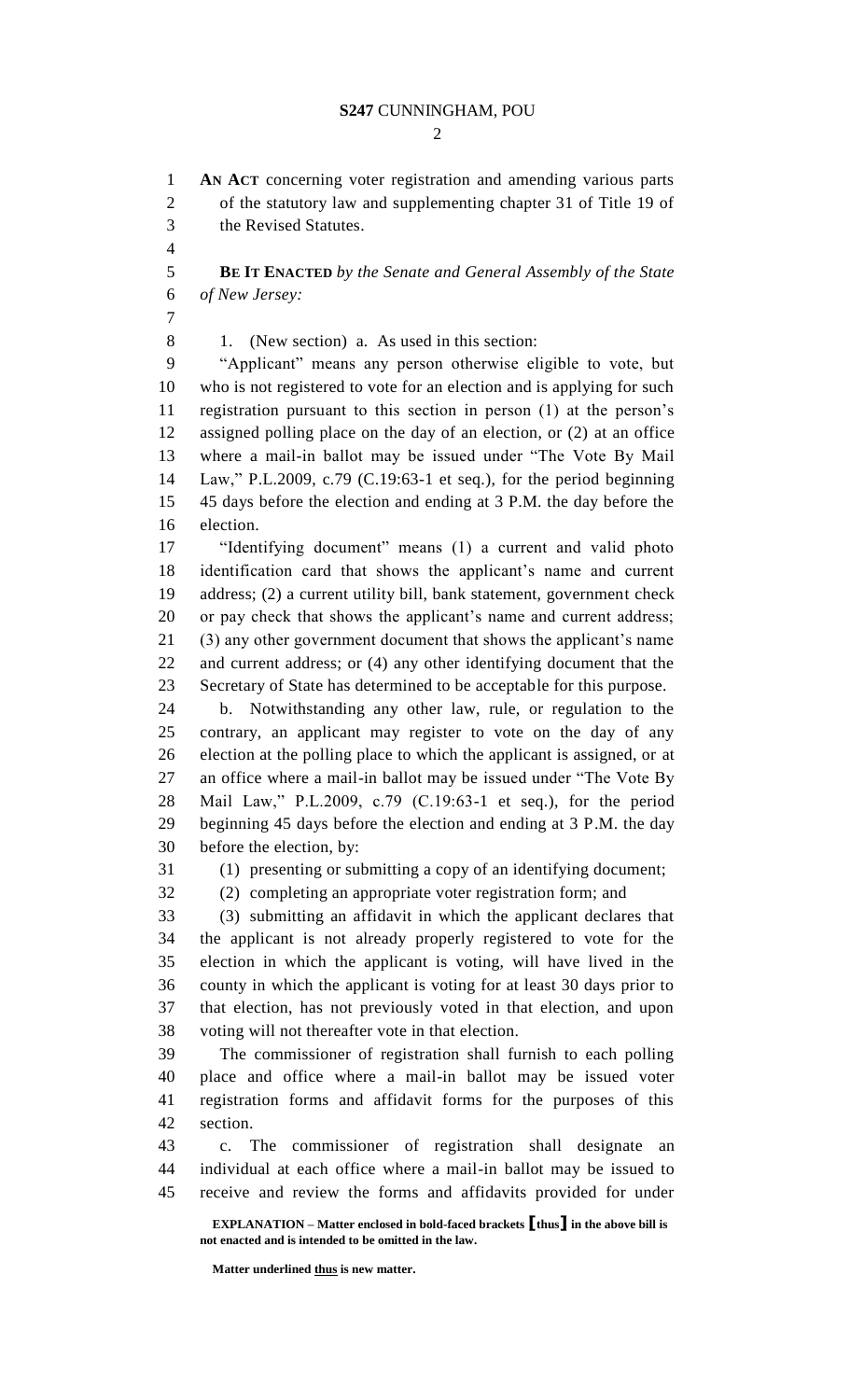subsection b. of this section for an applicant registering to vote at that office during the period beginning 45 days before the election and ending at 3 P.M. the day before the election. The designee shall read to an applicant, prior to accepting the forms and affidavits, the penalty provision for voter fraud provided under subsection f. of this section. The designee shall issue a temporary registration certificate to a qualified applicant. The certificate shall be in triplicate, with one copy to be retained by the designee, one copy to be retained by the office, and one copy to be retained by the applicant. The applicant shall be then permitted to vote either immediately at the office or on election day at the applicant's assigned polling place in a manner promulgated by the Secretary of the State to allow verification of the applicant's identity and ensure the security of the ballot.

 d. The commissioner of registration shall designate an individual in each polling place to receive and review the forms and affidavits provided for under subsection b. of this section. The designee shall read to an applicant, prior to accepting the forms and affidavits, the penalty provision for voter fraud provided under subsection f. of this section. The designee shall issue a temporary registration certificate to a qualified applicant. The certificate shall be in triplicate, with one copy to be retained by the designee, one copy to be retained by the district board, and one copy to be retained by the applicant. The applicant shall be permitted to vote at the polling place in a manner promulgated by the Secretary of the State to allow verification of the applicant's identity and ensure the security of the ballot.

 e. All forms and affidavits received by the commissioner's designee pursuant to subsections c. and d. of this section shall be delivered to the commissioner of registration as soon as possible, and no later than within two days of completion. Upon receipt of the voter registration forms completed pursuant to this section, the commissioner shall:

 (1) send to the registrant written notification that such registrant is duly registered to vote. On the face of such notification in the upper left-hand corner shall be printed the words: "Do Not Forward. Return Postage Guaranteed. If not delivered in two days, return to the Commissioner of Registration;"

 (2) as soon as possible, enter the information provided for the registrant on the completed registration form into the Statewide voter registration system established pursuant to section 1 of P.L.2005, c.145 (C.19:31-31);

 (3) paste, tape, or photocopy the completed registration form onto an original registration form, and paste or tape a copy of such completed registration form onto a duplicate registration form, both of which shall be filed as provided in R.S.19:31-10. Nothing in this paragraph shall preclude any commissioner of registration from keeping the original registration form on file; and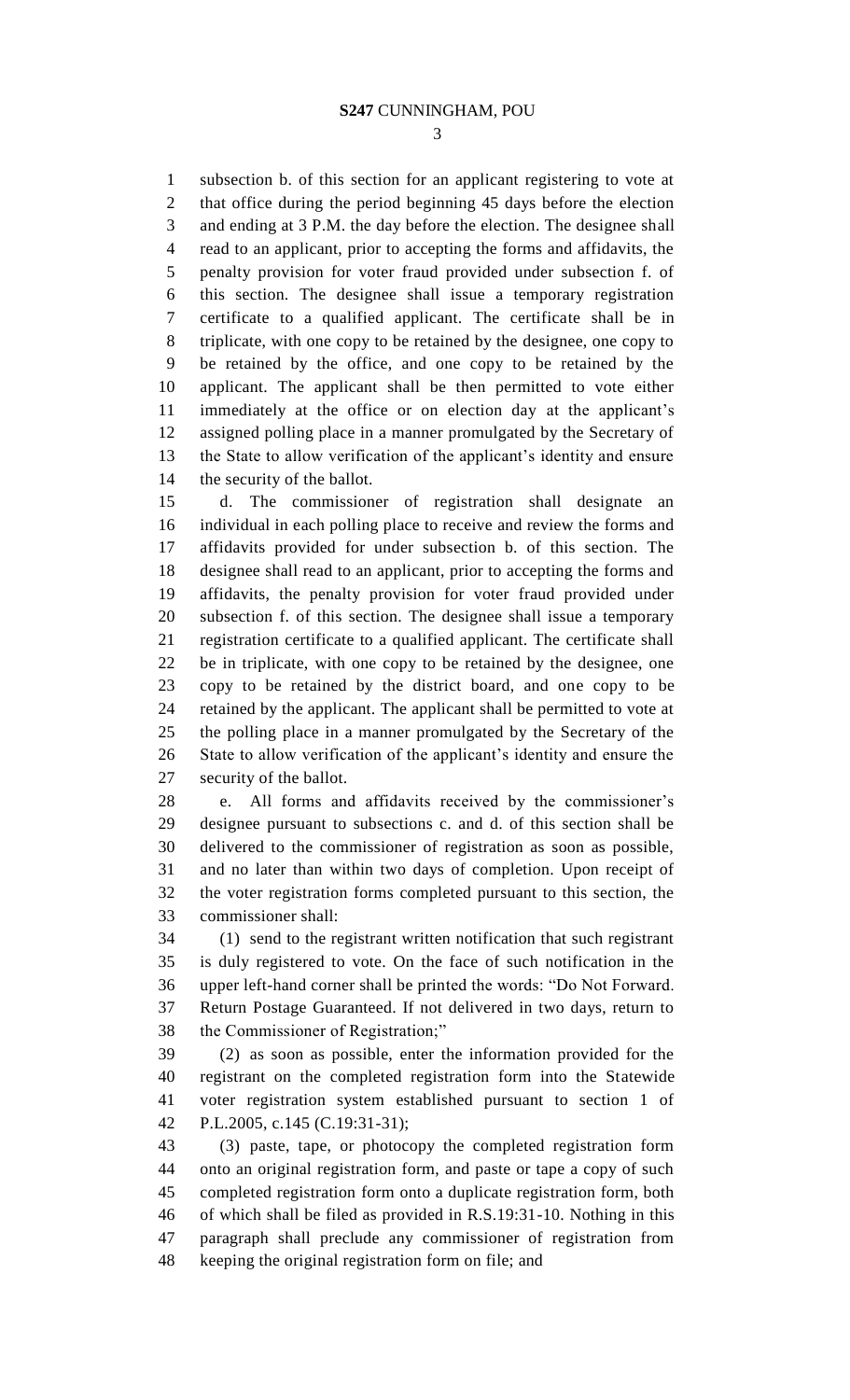(4) in the case of a registrant currently registered in another county of this State, notify the commissioner of registration of such other county to delete such registrant's name from the list of persons registered in such other county. The commissioner shall notify a registrant of the reasons for any

 refusal to approve that person's registration within two business days of such determination.

 f. An applicant who willfully or fraudulently registers more than once, or who registers under any but the applicant's true name, or attempts to vote more than once, or who willfully registers in any election district where the applicant is not a resident at the time of registering, is guilty of a crime of the fourth degree. Any person who aids and abets an applicant in violating the provisions of this section is guilty of a crime of the fourth degree.

2. R.S.19:31-6 is amended to read as follows:

 19:31-6. Any person qualified to vote in an election shall be entitled to vote in the election if the person shall have registered to vote on or before the **[**21st**]** eighth day preceding the election by:

 a. registering in person at any offices designated by the commissioner of registration for providing and receiving registration forms;

 b. completing a voter registration form while applying for a motor vehicle driver's license from an agent of the New Jersey Motor Vehicle Commission, as provided for in section 24 of P.L.1994, c.182 (C.39:2-3.2);

 c. completing and returning to the Secretary of State or having returned thereto a voter registration form received from a voter registration agency, as defined in subsection a. of section 26 of P.L.1994, c.182 (C.19:31-6.11), while applying for services or assistance or seeking a recertification, renewal or change of address at an office of that agency;

 d. completing and returning to the Secretary of State a voter registration form obtained from a public agency, as defined in subsection a. of section 15 of P.L.1974, c.30 (C.19:31-6.3);

 e. completing and returning to the Secretary of State or having returned thereto a voter registration form received from a door-to- door canvass or mobile registration drive, as provided for in section 19 of P.L.1974, c.30 (C.19:31-6.7);

 f. completing and returning to the Secretary of State a federal mail voter registration form, as prescribed in subsection (b) of section 9 of the "National Voter Registration Act of 1993," (42 U.S.C. s. 1973gg et seq.);

 g. completing and returning to the Secretary of State or the appropriate county clerk an application for a federal postcard application form to register to vote, as permitted pursuant to the "Overseas Absentee Voting Act" (42 U.S.C. s. 1973ff-1 et seq.) and section 4 of P.L.1976, c.23 (C.19:59-4);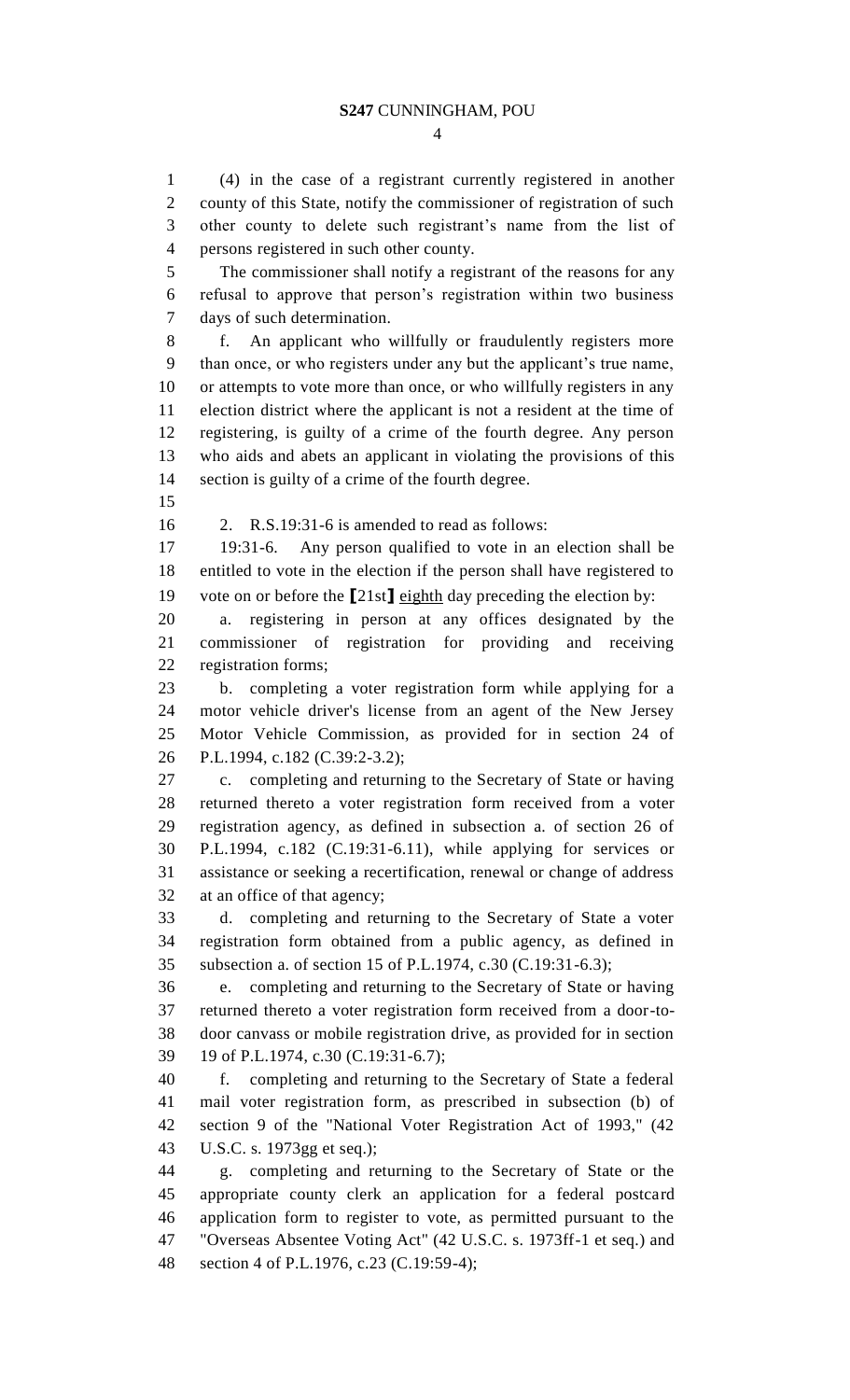h. completing a provisional ballot affirmation statement and voting the provisional ballot in the previous election, if the person who submitted the provisional ballot in that election is determined not to be a registered voter; or i. completing and submitting an online voter registration form available on the Secretary of State's Internet website, as provided under section 1 of P.L.2019, c.382 (C.19:31-6.4c).

 Any person qualified to vote in the election shall be entitled to vote in the election if the person registers at the person's assigned polling place on the day of the election, or at an office where a 11 mail-in ballot may be issued for the period beginning 45 days 12 before the election and ending at 3 P.M. the day before the election, as provided under section 1 of P.L. , c. (C. ) (pending before the Legislature as this bill).

 When the commissioner has designated a place or places other than his office for receiving registrations, the commissioner shall cause to be published a notice in a newspaper circulated in the municipality wherein such place or places of registration shall be located. Such notice shall be published pursuant to R.S.19:12-7.

 Any office designated by the commissioner of registration for receiving registration forms shall have displayed, in a conspicuous location, registration and voting instructions. These instructions shall be the same as those provided for polling places under R.S.19:9-2 and shall be provided by the commissioner.

(cf: P.L.2019, c.382, s.2)

 3. Section 1 of P.L.1966, c.177 (C.19:31-6.1) is amended to read as follows:

 1. Notwithstanding any other provisions of the Title to which this act is a supplement, any person authorized by law to accept applications for voter registration shall accept, during the **[**20-day**]** period prior to any election or on the day of the election, as the case may be, the application for registration of all eligible voters who shall personally appear for registration before such person, or the registration card mailed or delivered to such person **[**, but no eligible voter so registered shall be entitled to vote in the election immediately following said 20-day period**]**. Any person registered **[**under the provisions of this act**]** after the eighth day preceding an election at the locations and in the manner specified under subsections a. through i. of R.S.19:31-6, subsection a. of section 15 of P.L.1974, c.30 (C.19:31-6.3), and subsection a. of section 26 of P.L.1994, c.182 (C.19:31-6.11) shall be advised that **[**he**]** the person will not be eligible to vote in the election immediately forthcoming but will be eligible to vote in elections held thereafter, 45 and that the person may vote at the election immediately forthcoming if the person registers at the person's assigned polling 47 place on the day of the election, or at an office where a mail-in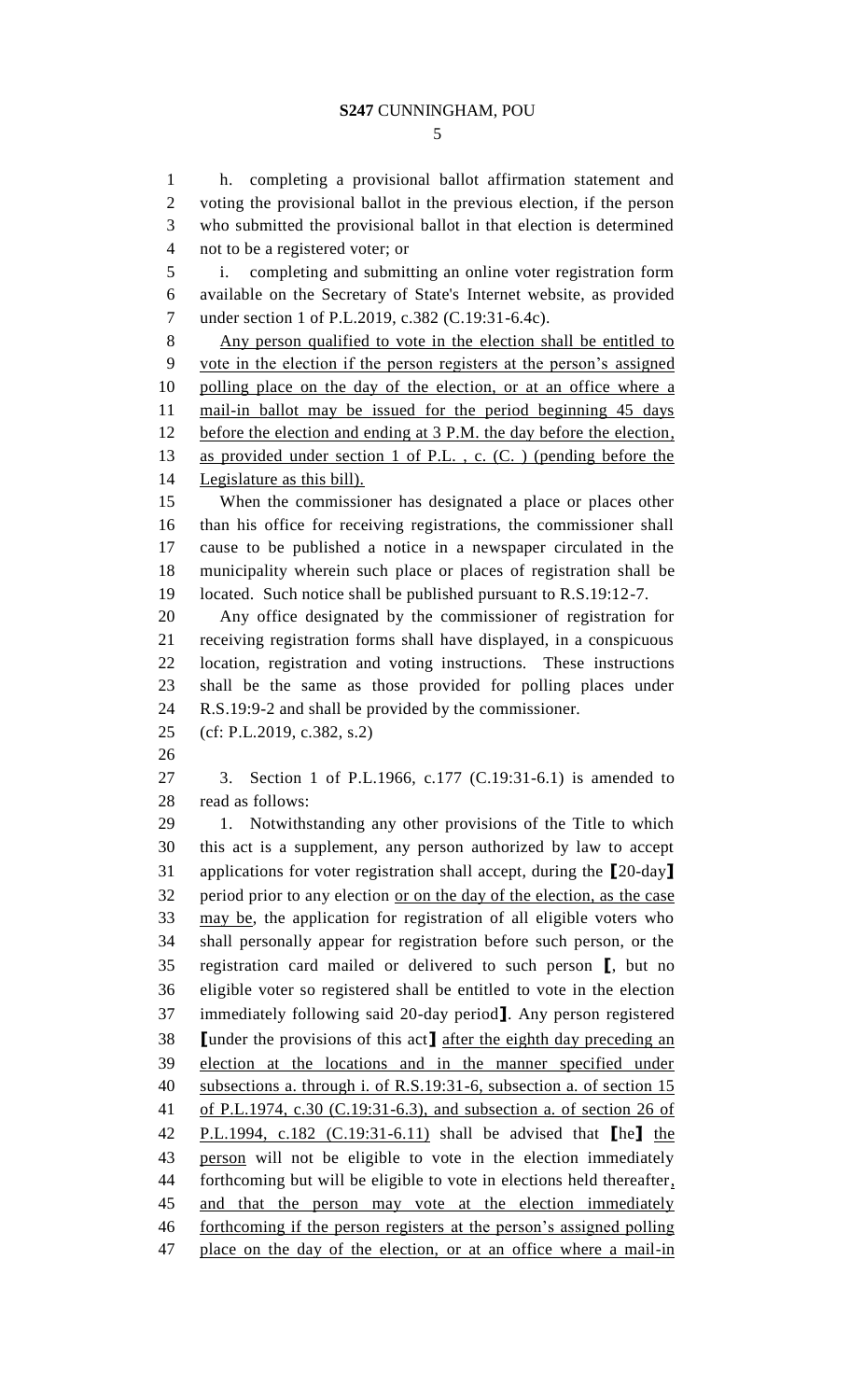ballot may be issued for the period beginning 45 days before the election and ending at 3 P.M. the day before the election, as provided under section 1 of P.L. , c. (C. ) (pending before the Legislature as this bill). Applications for registration pursuant to the provisions of this act shall be received at such place or places as may be designated by any duly authorized election official. (cf: P.L.2005, c.139, s.9) 4. Section 15 of P.L.1974, c.30 (C.19:31-6.3) is amended to read as follows: 15. a. As used in this section, "public agency" shall mean: The Division of Worker's Compensation, the Division of Employment Services and the Division of Unemployment and Temporary Disability Insurance, established initially by section 5 of P.L.1948, c.446 (C.34:1A-5), in the Department of Labor and Workforce Development; The Division of Taxation in the Department of the Treasury, continued under section 24 of P.L.1948, c.92 (C.52:18A-24); The New Jersey Transit Corporation, established pursuant to section 4 of P.L.1979, c.150 (C.27:25-4); Any free county library established under the provisions of article 1 of chapter 33 of Title 40 of the Revised Statutes; Any regional library established under the provisions of P.L.1962, c.134 (C.40:33-13.3 et seq.); Any free public library established under the provisions of article 27 1 of chapter 54 of Title 40 of the Revised Statutes; Any joint free public library established under the provisions of P.L.1959, c.155 (C.40:54-29.3 et seq.); Any public institution of higher education as included under the provisions of N.J.S.18A:62-1; Any eligible institution, as defined by subsection a. of section 3 of P.L.1979, c.132 (C.18A:72B-17), that receives financial assistance, aid, or grants from State funds; Any office or commercial establishment where State licenses or permits, other than licenses or permits issued by a professional or occupational board established under the laws of this State, are available to individual members of the public; and Any recruitment office of the New Jersey National Guard. b. Any person entitled to register to vote may register as a voter in the election district in which that person resides at any time **[**prior to the 21st**]** on or before the eighth day preceding any election by completing a registration form described in section 16 of P.L.1974, c.30 (C.19:31-6.4) and submitting the form to the commissioner of registration of the county wherein the person resides or alternatively, in the case of a registration form provided by the employees or agents of a public agency or a voter registration agency, as defined in subsection a. of section 26 of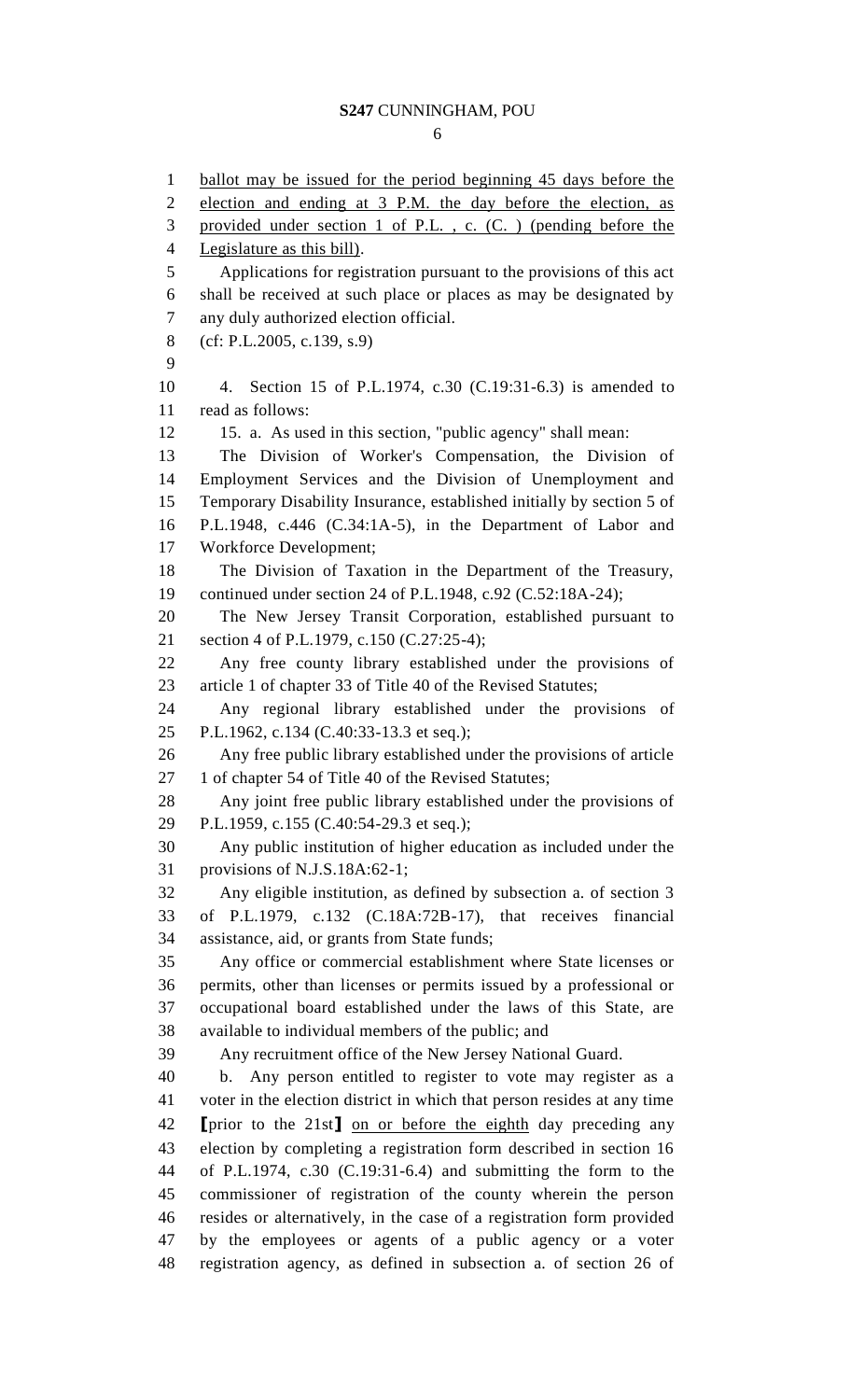P.L.1994, c.182 (C.19:31-6.11), to those employees or agents or to the **[**Attorney General**]** Secretary of State. Any registration form addressed to a commissioner of registration may be mailed to or delivered to the office of that commissioner, and in the case of a registration form available at a public agency, the form shall be mailed to the **[**Attorney General**]** Secretary of State or delivered to the commissioner of registration in the county of the registrant. A registration form postmarked, stamped or otherwise marked as having been received from the registration applicant, on or before the **[**21st**]** eighth day preceding any election shall be deemed timely. (cf: P.L.2005, c.139, s.10) 5. Section 16 of P.L.1974, c.30 (C.19:31-6.4) is amended to read as follows: 16. a. The Secretary of State shall cause to be prepared and shall provide to each county commissioner of registration forms of size and weight suitable for mailing, which shall require the information required by R.S.19:31-3 in substantially the following form: VOTER REGISTRATION APPLICATION Print clearly in ink. Use ballpoint pen or marker. 23 (1) This form is being used as: 24 [ ] New registration 25 [ ] Address change 26 [ ] Name change (2) Name:..................................................... 28 ...............Last First Middle (3) Are you a citizen of the United States of America? []Yes []No (4) Will you be 18 years of age on or before election day? []Yes [] No If you checked 'No' in response to either of these questions, do not complete this form. (5) Street Address where you live: ......................................................... Street Address Apt. No. ......................................................... (6) City or Town County Zip Code (7) Address Where You Receive Your Mail (if different from above): ............................................................ (8) Date of Birth: ...................................................... 45 Month Day Year (9) (a) Telephone Number (optional)...................... 47 (b) E-Mail Address (optional).....................

(10) Name and address of Your Last Voter Registration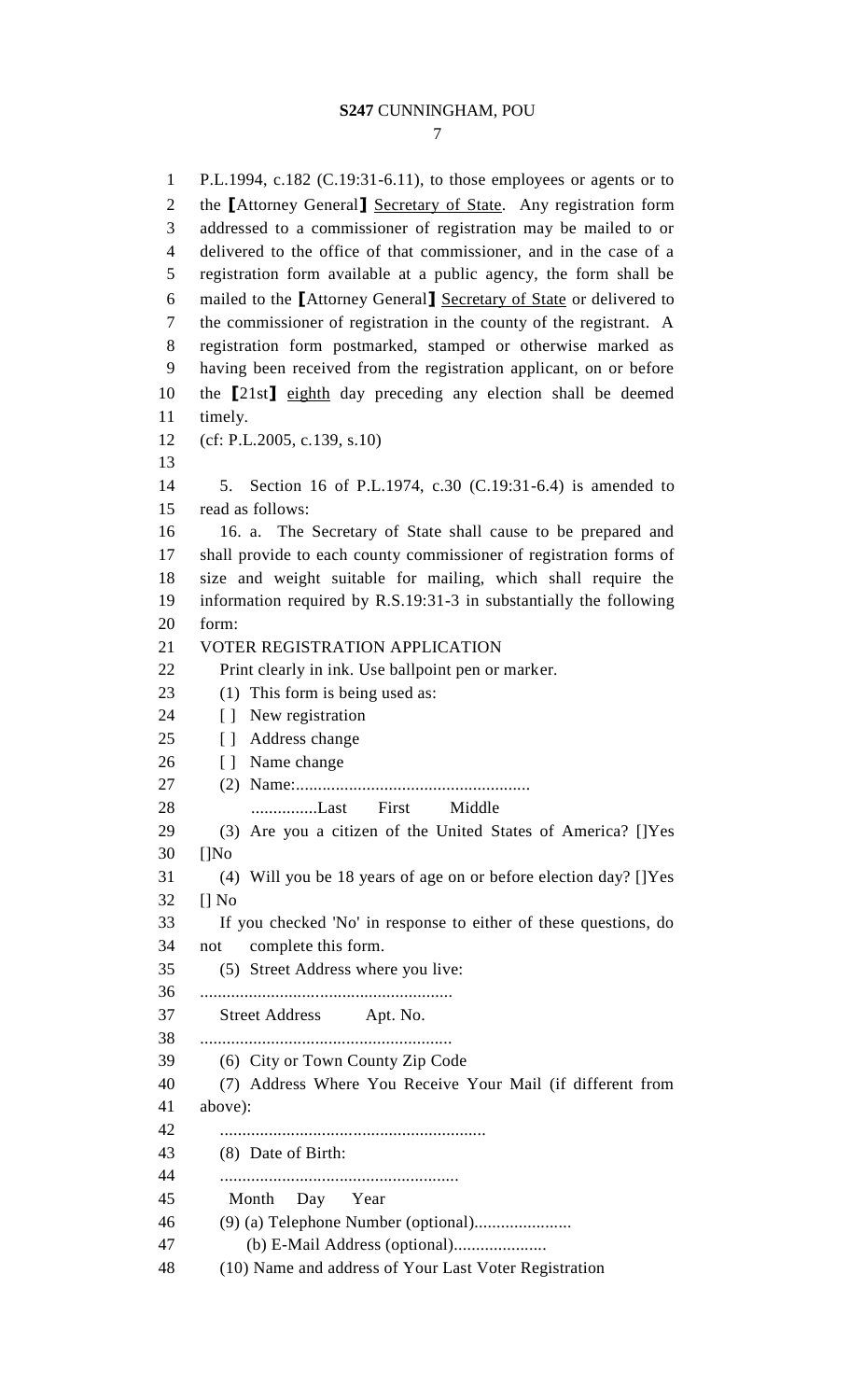............................................................ ............................................................ (11) If you are registering by mail to vote and will be voting for the first time in your current county of residence, please provide one of the following: (a) your New Jersey driver's license number:................................ (b) the last four digits of your Social Security Number.................... OR submit with this form a copy of any one of the following documents: a current and valid photo identification card; a current utility bill, bank statement, government check, pay check or any other government or other identifying document that shows your name and current address. If you do not provide either your New Jersey driver's license number or the last four digits of your Social Security Number, or enclose a copy of one of the documents listed above, you will be asked for identification when voting for the first time, unless you are exempt from doing so under federal or State law. (12) Do you wish to declare a political party affiliation? (Optional): 23 [] YES. Name of Party: [] NO. I do not wish to declare a political party affiliation at this time. (13)[] I wish to receive a Mail-in Ballot for all future elections, until I request otherwise in writing. 28 (14) Declaration - I swear or affirm that: I am a U.S. citizen. I live at the above address. I will be at least 18 years old on or before the day of the next election. I am not serving a sentence of incarceration due to a conviction for an indictable offense under any federal or State laws. I UNDERSTAND THAT ANY FALSE OR FRAUDULENT REGISTRATION MAY SUBJECT ME TO A FINE OF UP TO \$15,000, IMPRISONMENT UP TO FIVE YEARS, OR BOTH PURSUANT TO R.S.19:34-1. ........................................................... Signature or mark of the registrant Date (15)If applicant is unable to complete this form, print the name and address of individual who completed this form. ................................................... Name ................................................... Address In addition, the form may include notice to the applicant of

information and options relating to the registration and voting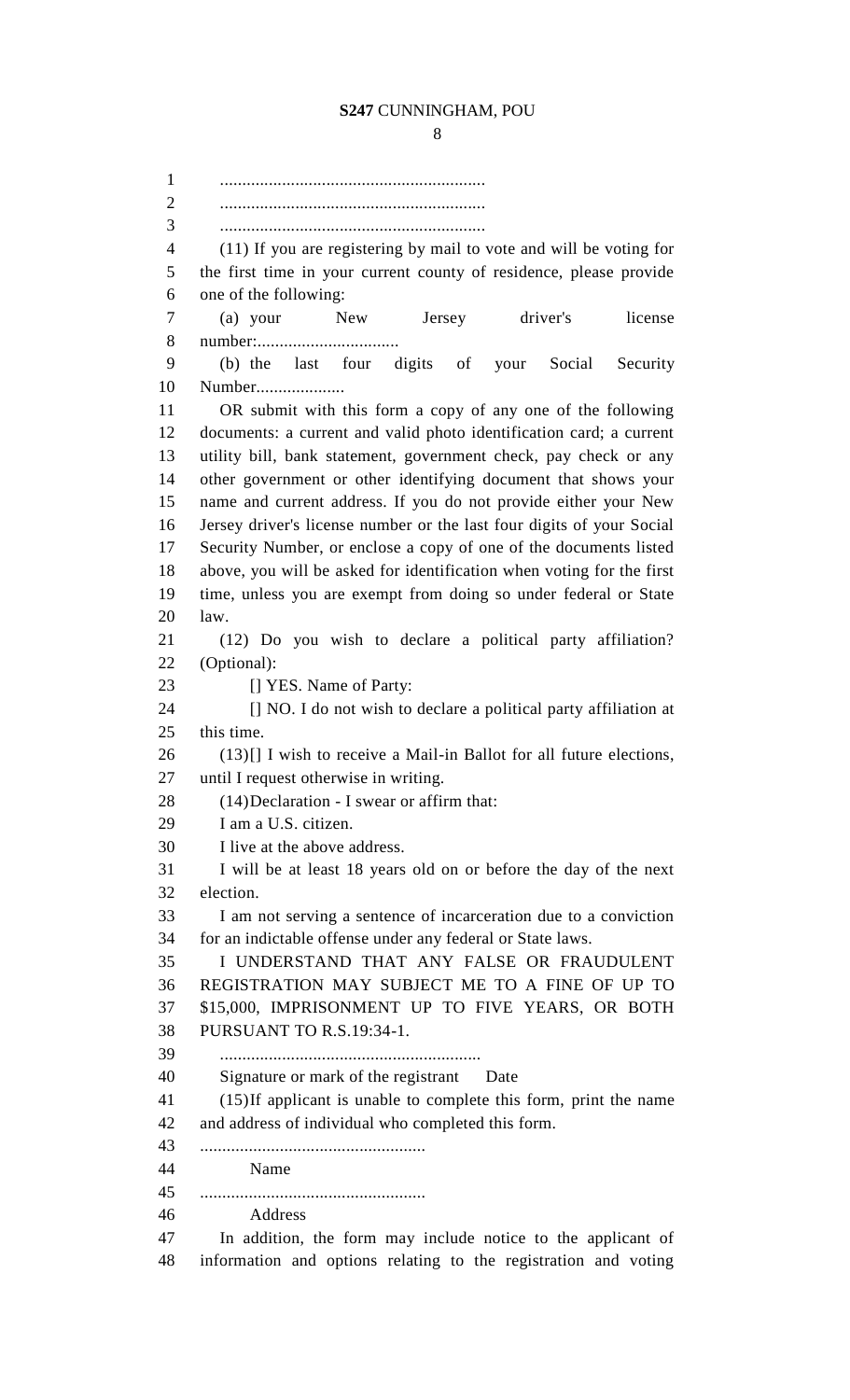process, including but not limited to notice of qualifications required of a registered voter; notice of the final day by which a person must be registered to be eligible to vote in an election; notice of the effect of a failure to provide required identification information; a place at which the applicant may indicate availability for service as a member of the district board of elections; a place at which the applicant may indicate whether he or she requires a polling place which is accessible to individuals with disabilities and the elderly or whether he or she is legally blind; a place at which the applicant may indicate a desire to receive additional information concerning voting by mail; and if the application indicates a political party affiliation, the voter is permitted to vote in the primary election of a political party other than the political party in which the voter was affiliated previously only if the voter registration form with the change of political party affiliation is filed prior to the 50th day next preceding the primary election. The form may also include a space for the voter registration agency to record whether the applicant registered in person, by mail or by other means.

 b. The reverse side of the registration form shall bear the address of the Secretary of State or the commissioner of registration to whom such form is supplied, and a United States postal permit the charges upon which shall be paid by the State.

 c. The Secretary of State shall cause to be prepared registration forms of the size, weight and form described in subsection a. of this section in both the English and Spanish language and shall provide such forms to each commissioner of registration of any county in which there is at least one election district in which bilingual sample ballots must be provided pursuant to R.S.19:14-21, R.S.19:49-4 or section 2 of P.L.1965, c.29 (C.19:23-22.4).

 d. The commissioner of registration shall furnish such registration forms upon request in person to any person or organization in such reasonable quantities as such person or organization shall request. The commissioner shall furnish no fewer than two such forms to any person upon request by mail or by telephone.

 e. Each such registration form shall have annexed thereto instructions specifying the manner and method of registration, and the vote by mail option specified on the form, and stating the qualifications for an eligible voter.

 f. The Secretary of State shall also furnish such registration forms and such instructions to the Director of the Division of Workers' Compensation, the Director of the Division of Employment Services, and the Director of the Division of Unemployment and Temporary Disability Insurance in the Department of Labor and Workforce Development; to the Director of the Division of Taxation in the Department of the Treasury; to the Executive Director of the New Jersey Transit Corporation; to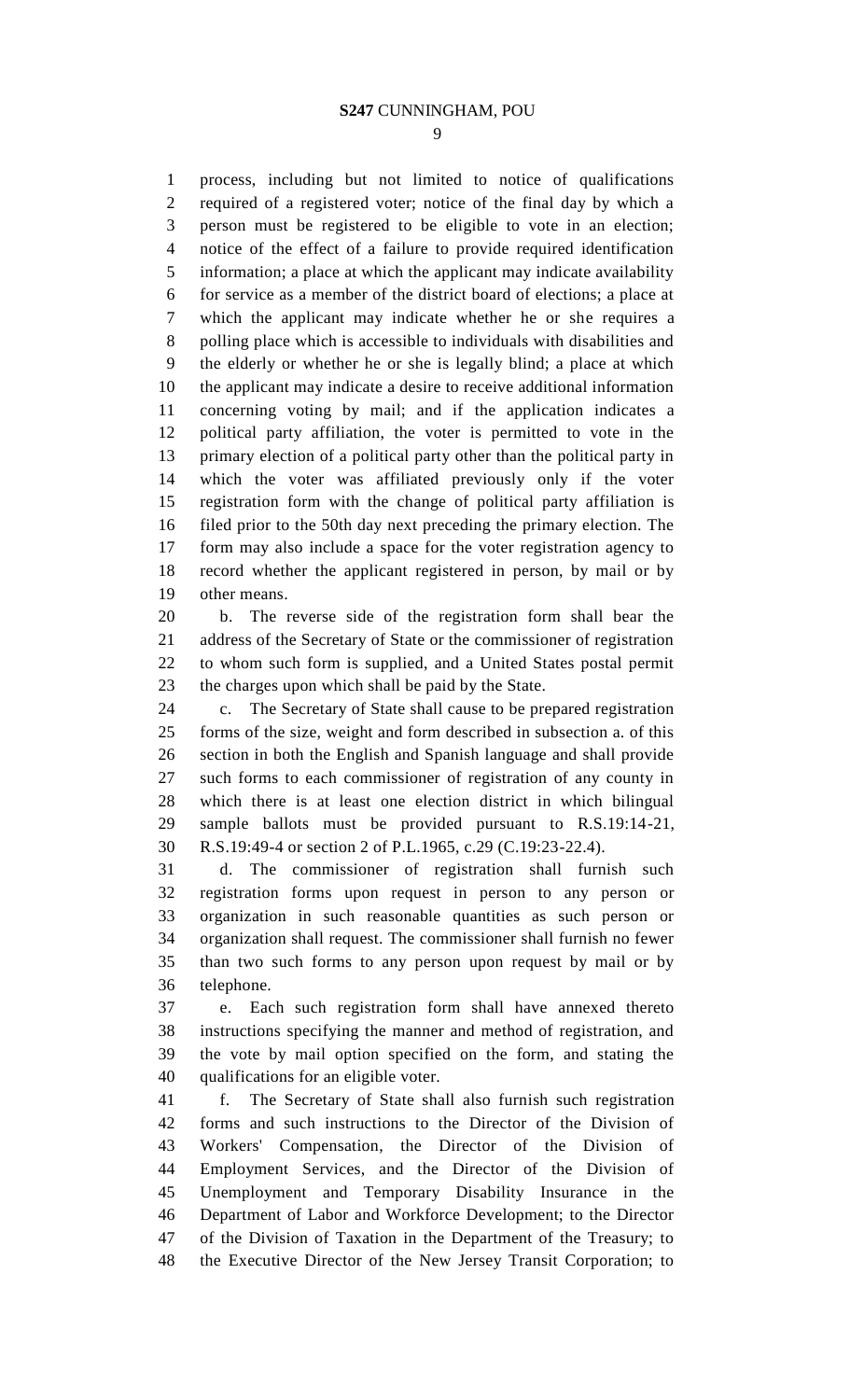the appropriate administrative officer of any other public agency, as defined by subsection a. of section 15 of P.L.1974, c.30 (C.19:31- 6.3); to the Adjutant General of the Department of Military and Veterans' Affairs; and to the chief administrative officer of any voter registration agency, as defined in subsection a. of section 26 of P.L.1994, c.182 (C.19:31-6.11).

 g. All registration forms received by the Secretary of State in the mail or forwarded to the Secretary of State shall be forwarded to the commissioner of registration in the county of the registrant. Each such form, and any registration form received otherwise by a commissioner of registration, shall be forwarded to the county clerk if the vote by mail option is selected on a form.

 h. An application to register to vote received from the New Jersey Motor Vehicle Commission or a voter registration agency, as defined in subsection a. of section 26 of P.L.1994, c.182 (C.19:31- 6.11), shall be deemed to have been timely made for the purpose of qualifying an eligible applicant as registered to vote in an election if the date on which the commission or agency shall have received that document in completed form, as indicated in the lower right hand corner of the form, was not later than the **[**21st**]** eighth day preceding that election.

 i. Each commissioner of registration shall make note in the permanent registration file of each voter who is required to provide the personal identification information required pursuant to this section, as amended, and R.S.19:15-17, R.S.19:31-5 and Pub.L.107- 252 (42 U.S.C.s. 15301 et seq.), to indicate the type of identification provided by the voter and the date on which it is provided. Prior to the June 2004 primary election, when such a newly registered voter seeks to vote for the first time following his or her registration, the voter will be required to provide such personal identification information. Beginning with the June 2004 primary election, when such a newly registered voter seeks to vote for the first time following his or her registration, the voter will not be required to provide such information if he or she had previously provided the personal identification information required pursuant to this section. The required information shall be collected and stored for the time and in the manner required pursuant to regulations promulgated by the Secretary of State.

 j. The Secretary of State shall amend the voter registration application form if necessary to conform to the requirements of applicable federal or State law.

 k. In the event that the name of any political party entered on the voter registration form by a voter who wishes to declare a political party affiliation is not legible, the commissioner of registration shall mail the voter a political party declaration form and a letter explaining that the voter's choice was not understood and that the voter should complete and return the declaration form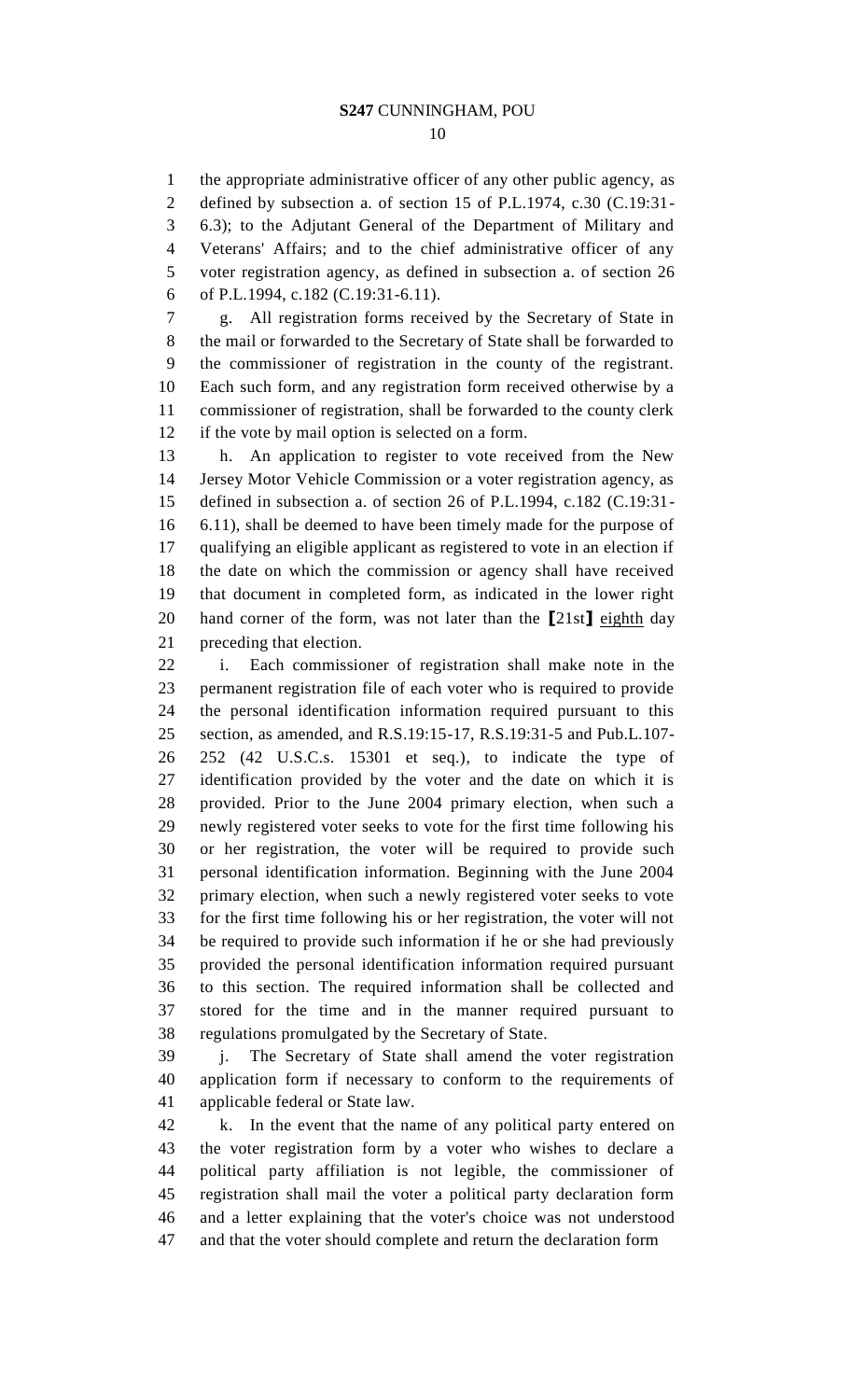in order to be affiliated with a party.

(cf: P.L.2019, c.270, s.3)

 6. Section 17 of P.L.1974, c.30 (C.19:31-6.5) is amended to read as follows:

 17. a. Upon receipt of any completed registration form, the commissioner of registration shall review it, and if it is found to be in order, shall:

 (1) Send to the registrant written notification that such registrant is duly registered to vote. **[**No**]** Except as otherwise provided for 11 temporary registration certificates pursuant to section 1 of P.L., c. (C. ) (pending before the Legislature as this bill), no registrant shall be considered a registered voter until the commissioner of registration reviews the application submitted by the registrant and deems it acceptable. On the face of such notification in the upper left-hand corner shall be printed the words: "Do Not Forward. Return Postage Guaranteed. If not delivered in 2 days, return to the Commissioner of Registration."

 (2) In as timely a manner as possible, enter the information provided for the registrant on the completed registration form, or electronically transfer the information from an online voter registration form completed pursuant to section 1 of P.L.2019, c.382 (C.19:31-6.4c), into the Statewide voter registration system established pursuant to section 1 of P.L.2005, c.145 (C.19:31-31).

 (3) Paste, tape, or photocopy the completed registration form onto an original registration form, and shall paste or tape a copy of such completed registration form onto a duplicate registration form, both of which shall be filed as provided in R.S.19:31-10. Nothing in this paragraph shall preclude any commissioner of registration from keeping the original mail registration form on file.

 (4) In the case of a registrant currently registered in another county of this State, notify the commissioner of registration of such other county to remove the individual's name from the registry list of voters of the county and place into an appropriate retention file all registration documents or material relating to that voter. The commissioner of registration of the current county of the registrant shall secure and maintain the entire voting history of that registrant.

 b. The commissioner shall notify a registrant of the reasons for any refusal to approve his registration within two business days of such determination.

c. (Deleted by amendment, P.L.1994, c.182.)

(cf: P.L.2019, c.382, s.3)

7. R.S.19:31-7 is amended to read as follows:

 19:31-7. For the convenience of the voters the respective municipal clerks or their duly authorized clerk or clerks in all municipalities shall also be empowered to register applicants for permanent registration up to and including the **[**21st**]** eighth day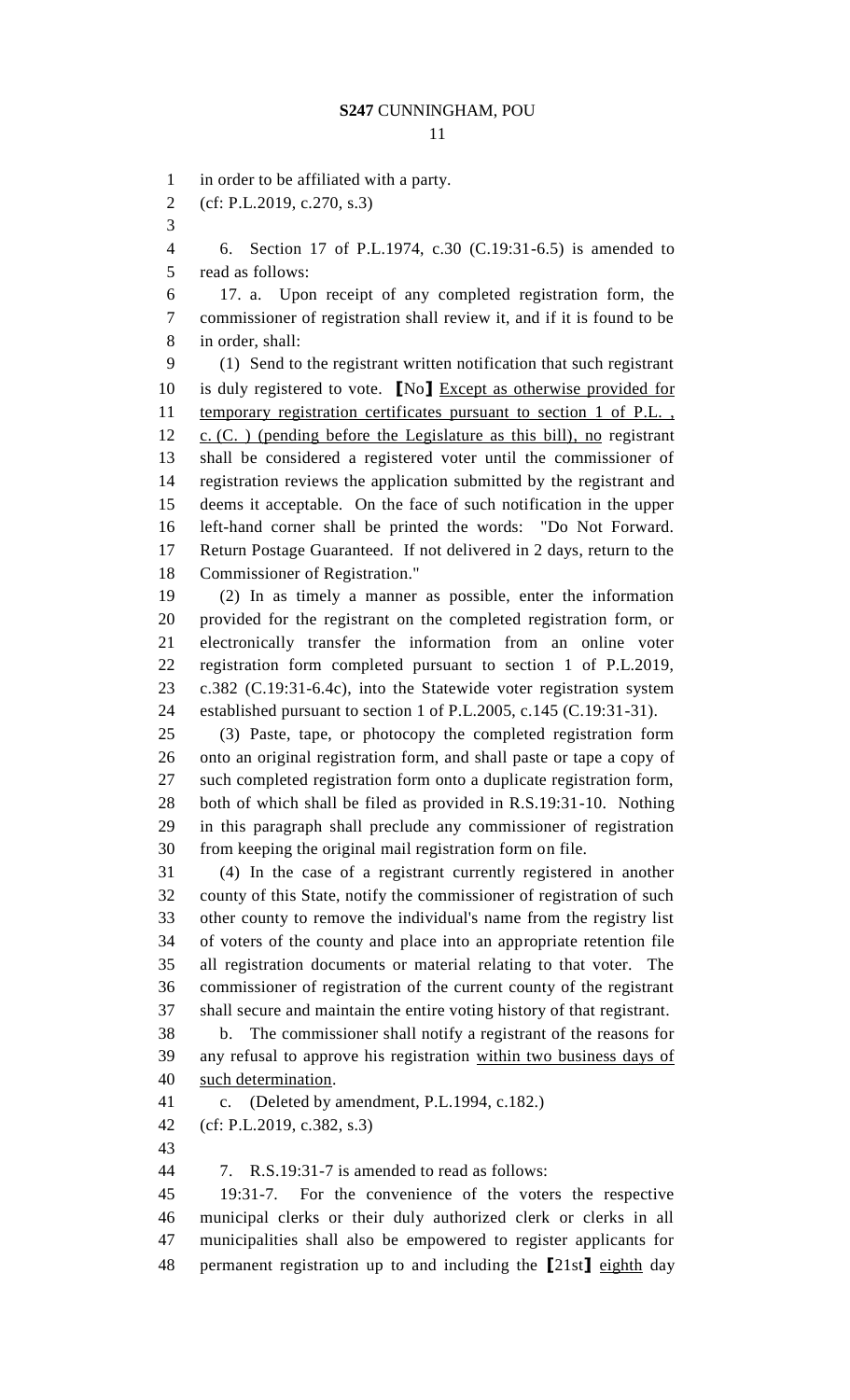preceding any election and after any such election in the manner indicated above, subject to such rules and regulations as may be prescribed by the commissioner, in counties having a superintendent of elections, and the county board in all other counties. Duly authorized clerk as used in this section shall mean a clerk who resides within the municipality and has been approved by the commissioner or the county board as the case may be. For this purpose the commissioner shall forward to each municipal clerk a sufficient supply of registration forms. The commissioners shall keep a record of the serial numbers of these forms and shall periodically make such checks as are necessary to accurately determine if all such forms are satisfactorily accounted for. Each municipal clerk shall transmit daily to the commissioner all of the filled out registration forms that he may have in his office at the time.

(cf: P.L.2005, c.139, s.12)

8. R.S.19:31-11 is amended to read as follows:

 19:31-11. a. In all counties within the State, change of residence notices shall be made by a written request, signed by the registrant, forwarded to the commissioner by mail, and actually received by the commissioner, or by calling in person at the office of the commissioner, the county clerk, or the municipal clerk. The commissioner shall provide change of residence notices in card form for the use of any registered voter moving to another address within the same election district or to another election district within the same county. Copies of these notices shall also be available at the office of the municipal clerk in each municipality 29 and at the office of the county clerk in each county. Each municipal or county clerk shall transmit daily to the commissioner all the filled out change of residence notices that may be in the municipal or county clerk's office at the time. These notices shall be printed upon cards, shall contain a blank form showing where the applicant last resided and the address and exact location to which the applicant has moved and shall have a line for the applicant's signature, printed name and date of birth. Upon receipt of such change of residence notice the commissioner shall cause the signature to be compared with the registration forms of the applicant and, if such signature appears to be of and by one and the same legal voter, the commissioner shall cause the entry of the change of residence to be made on those registration forms and the registrant shall thereupon be qualified to vote in the election district to which the registrant shall have so moved. If the commissioner is not satisfied as to the signature on the request for a change of residence, a confirmation notice as prescribed by subsection d. of R.S.19:31-15 shall be sent by mail with postage prepaid to the registrant at the new address.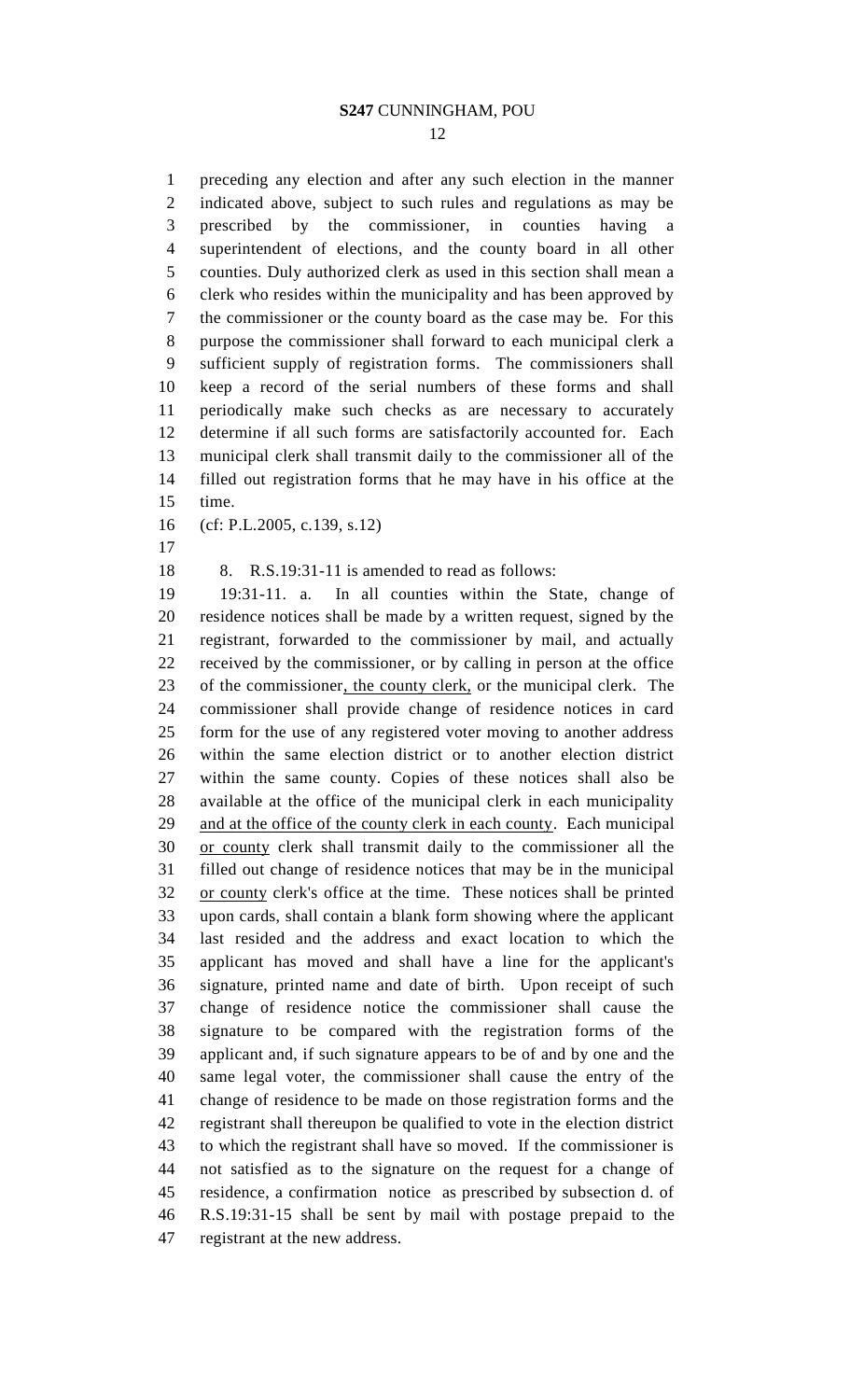The application for change of residence shall be filed with the 2 commissioner or municipal clerk or county clerk, as the case may

be, on or before the **[**21st**]** eighth day preceding any election.

 b. In any county any voter who, prior to an election, shall move within the same county after the time above prescribed for filing an application for change of residence without having made application for change of residence, or who has not returned a confirmation notice sent to the voter by the commissioner of registration of the county, if such a notice has been sent to the voter, or who has not moved since the previous election but whose registration information is missing or otherwise deficient, or has otherwise failed to notify the commissioner of registration of the voter's change of address within the county, shall be permitted to vote in that election in the district to which the voter has moved, upon making a written affirmation regarding the change of address at the polling place of the district in which the voter resides on the 17 day of the election <u>or at an office where a mail-in ballot may be</u> issued for the period beginning 45 days before the election and ending at 3 P.M. the day before the election. No identifying document shall be required from the voter for this affirmation. **[**A**]** The voter shall be permitted to vote in a manner promulgated by the Secretary of State that ensures the security of the ballot. If the voter is casting a provisional ballot, a district board member shall provide the voter with a provisional ballot, and an envelope with an affirmation statement that conforms with the requirements for such documents contained in subsection b. of section 7 of P.L.1999, c.232 (C.19:53C-1). The voter shall complete the provisional ballot and affirmation statement, place the ballot in the envelope, seal and return it to the district board member. The board member shall review the information in the affirmation statement for completeness before forwarding it for inspection, tabulation and notation by the county board of elections, as provided for by sections 7 through 26 of P.L.1999, c.232 (C.19:53C-1 through C.19:53C-20). The affirmation statement shall constitute a transfer to the registrant's new residence for any subsequent election. However, if the voter has moved from one residence to another within the same election district at any time, the voter shall be permitted to vote in such election district at any election in the same manner as other voters at the polling place upon written affirmation 40 by the registrant to the district board member or official designated by the commissioner of registration of the registrant's change of address.

 c. A voter who moves from an election district in one county to an election district in another county prior to the close of registration preceding an election shall register in the new county of residence, in accordance with the provisions of R.S.19:31-6, in order to be permitted to vote.

(cf: P.L.2005, c.139, s.13)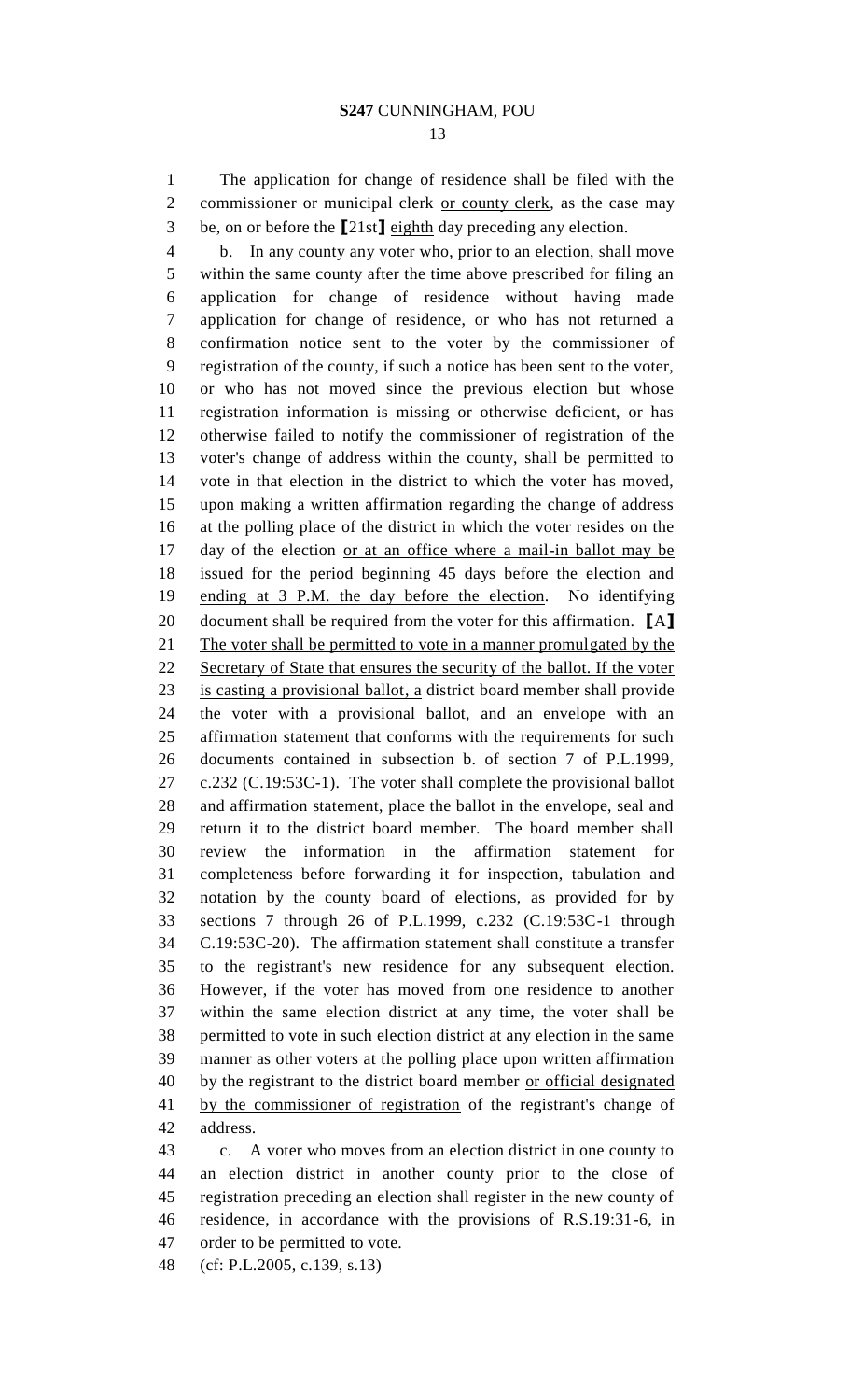9. R.S.19:31-13 is amended to read as follows:

 19:31-13. Whenever the registrant after his or her original registration shall change his or her name due to marriage, divorce, or by judgment of court, the registrant shall in person or by mail submit to the commissioner of registration a written statement notifying the commissioner of the change, which statement shall take such form, and be printed on a postal card suitable for mailing of such design, as the **[**Attorney General**]** Secretary of State shall prescribe and shall be signed by the registrant. The commissioner, upon receipt of such a notice of change of name, shall revise accordingly the name of the registrant as it appears among the items of information concerning the registrant included on the registrant's registration forms, shall make a photographic copy of the notice of name change submitted by the registrant, and shall affix the original notice so submitted to the registrant's original registration form and the photographic copy of that notice to the registrant's duplicate registration record.

 When notice of such change in name has not been received by or filed with the commissioner prior to the **[**21st**]** eighth day preceding any election, such person may be permitted to vote under the name under which the person was registered prior to that change at the first election following such change in name at which the person shall appear to vote, after signing the signature copy register with both the registered name and his or her new name. The commissioner shall then revise accordingly the name of the registrant as it appears on the registrant's registration forms, make a photographic copy of the notice, and affix the original and copy of the notice to the registrant's permanent registration forms as hereinabove prescribed.

(cf: P.L.2005, c.139, s.14)

10. R.S.19:31-18 is amended to read as follows:

 19:31-18. On or before the **[**eighth**]** fifth day preceding any general election the commissioner shall certify and transmit to the county clerk a complete list of all persons who are registered in each election district in each municipality in the county as of that day together with a statement as to the number of persons registered in each district. The list of registered voters shall include only the following information for each registered voter: name, address, date of birth, political party affiliation, and voting history. Except when so ordered by a court, the list of registered voters shall not include voter signatures. The list shall be drawn from the Statewide voter registration system, established pursuant to section 1 of P.L.2005, c.145 (C.19:31-31). It shall in figures state the total number of names of persons registered. Such lists shall be arranged substantially in the following form: Grand Street

47 Residence number Name of voter

48 or other designation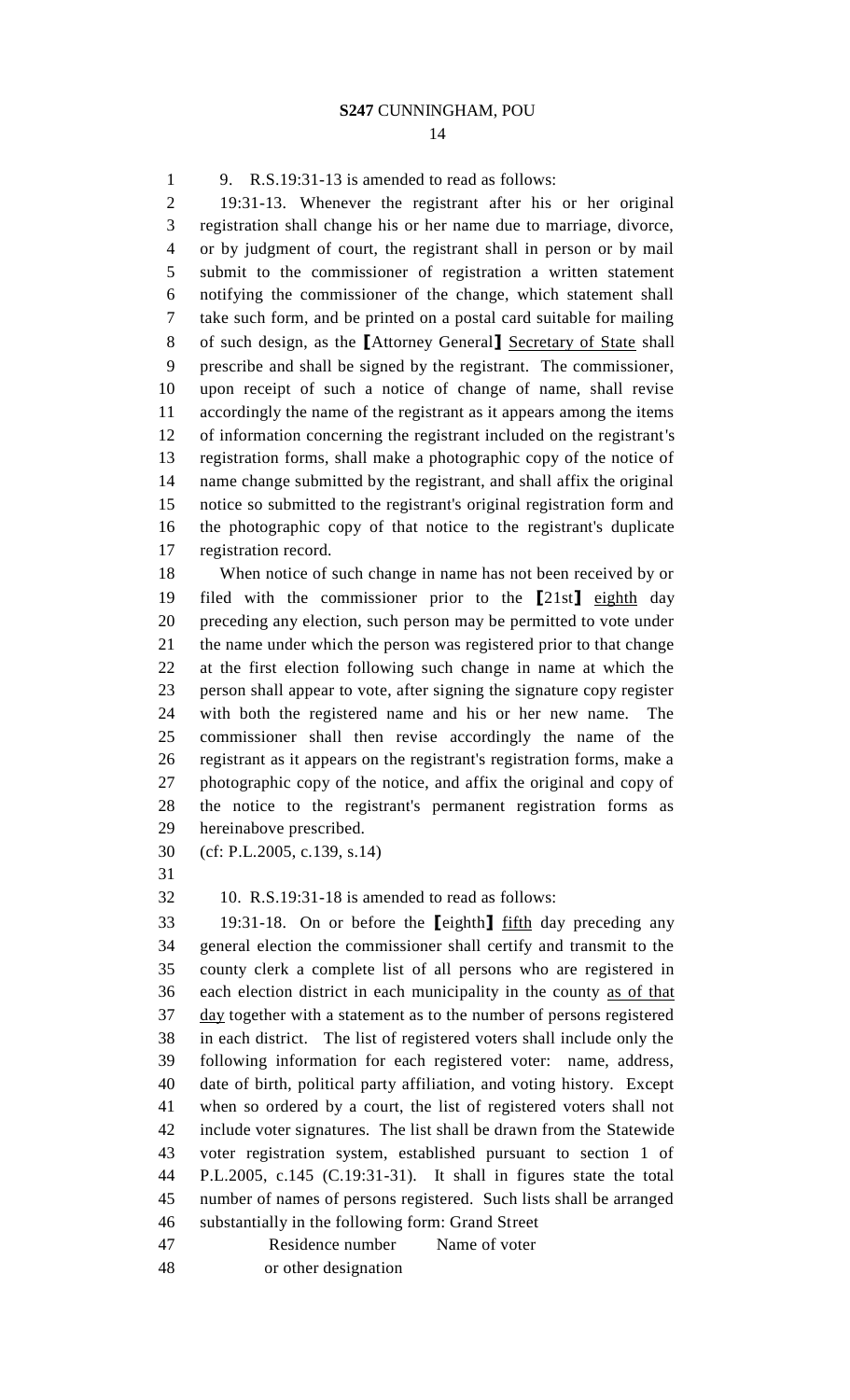1 14 Jones, Charles M. 2 15 Smith, John M. (cf: P.L.2005, c.145, s.13) 11. Section 9 of P.L.1999, c.232 (C.19:53C-3) is amended to read as follows: 9. Whenever a voter enters a polling place to vote on the day of an election and the circumstance of that voter matches the circumstance of a voter described in subsection b. of R.S.19:31-11, the district board shall query the voter and follow the appropriate procedure herein described. a. If, at any time, the voter has moved from one residence to another in the same election district, the board shall permit the voter to vote at that polling place in the same manner as other voters at the polling place upon written affirmation by the voter to the district board. b. If the voter has moved within a municipality but currently resides in an election district different from that listed for the voter by the commissioner of registration, the district board shall direct the voter to the appropriate election district and polling place for the voter and inform that person that: (1) the person must go to that polling place to vote; and (2) the person will be permitted to vote thereat by provisional ballot after completing an affirmation 24 statement or by using any other manner of voting promulgated by the Secretary of State that ensures the security of the ballot, as provided under section 1 of P.L. , c. (C. ) (pending before the Legislature as this bill). c. If the voter has moved within the county but currently resides in a municipality different from that listed for the voter by the commissioner of registration, the district board shall determine the appropriate election district and polling place for the voter and inform that person that: (1) the person must go to that polling place to vote; and (2) the person will be permitted to vote thereat by 34 provisional ballot after completing an affirmation statement or by using any other manner of voting promulgated by the Secretary of State that ensures the security of the ballot, as provided under section 1 of P.L. , c. (C. ) (pending before the Legislature as this bill). d. **[**If, on or before the 21st day prior to the day of the election, the voter has moved into the county from another county or state and has not registered to vote in that county, the board shall inform the voter that he is not eligible to vote in that county at that election.**]** (Deleted by amendment, P.L. , c. ) (pending before the Legislature as this bill) e. If, after the **[**21st**]** 30th day prior to the day of an election, the voter has moved into the county from another county in this State, the board shall inform the voter that: (1) the voter is not eligible to vote in the county where he resides currently at that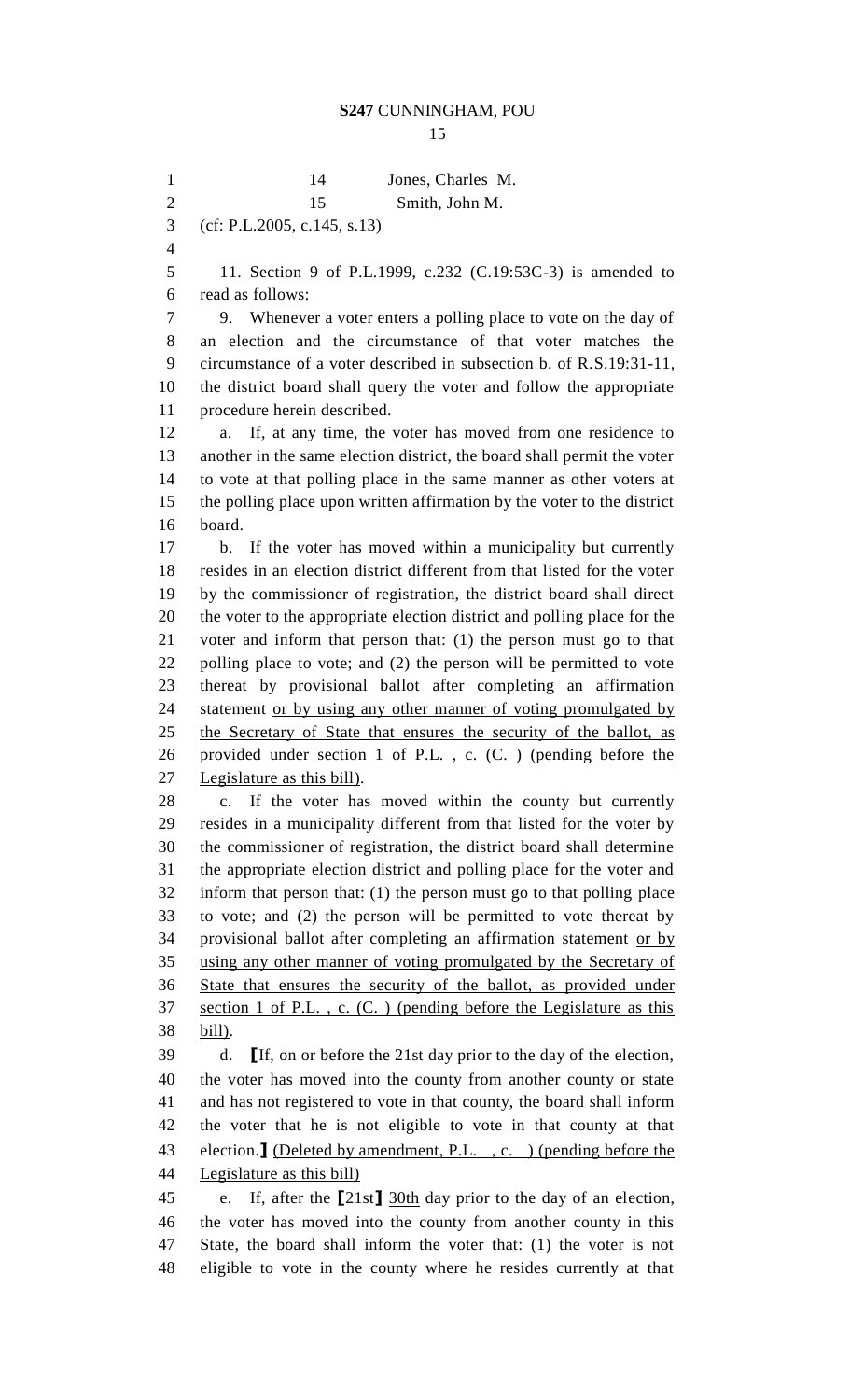election; and (2) the voter may be eligible to vote in the election district where the voter resided prior to moving to the voter's current residence.

 f. If the voter's registration information has been marked by the county commissioner of registration to indicate a problem therewith, or if the voter's sample ballot has been returned as undeliverable to the county or municipal clerk, as the case may be, but the voter states that the voter has not moved prior to the day of an election, but instead continues to reside at the same address the voter resided at when voting previously, the voter shall be permitted to vote in such election district in the same manner as other voters at the polling place upon written affirmation to the district board of that election district.

 g. If the voter's registration information is missing, the voter shall be permitted to vote by registering at the voter's assigned polling place on the day of an election as provided under section 1 of P.L. , c. (C. ) (pending before the Legislature as this bill). Alternatively, the voter shall be permitted to vote by provisional ballot after completing the affirmation statement attached to the envelope provided with the provisional ballot.

 h. In accordance with the requirements of subsection (c) of section 302 of Pub.L.107-252 (42 U.S.C.s.15482), whenever a voter is voting as a result of a federal or State court order or any other order extending the time established for closing the polls in effect 10 days before the date of an election, the voter may vote only by provisional ballot. Any such ballot shall be separated by the county board from other provisional ballots cast at the election and the results shall be canvassed and recorded separately in the official canvas for the election.

 i. Any person who, pursuant to subsection b. of R.S.19:15-17, votes by provisional ballot at the polling place because of his or her failure to provide required personal identification information shall be given until the close of business on the second day after the election to provide the applicable county commissioner of registration with the identification information. Failure to provide the required personal identification information within that time period shall result in the rejection of the ballot.

38 i. If the voter (1) has applied for a mail-in ballot and not received either the ballot or an explanation for not receiving such a ballot pursuant to notification by the county clerk or from the free- access system established pursuant to section 5 of P.L.2004, c.88 (C.19:61-5) to provide such information; or (2) has applied for and received a mail-in ballot and has not transmitted it to the county board of elections or given it to a bearer for delivery to the county board before the time for the opening of the polls on the day of an election, the voter shall be permitted to vote at that election by provisional ballot after completing the affirmation statement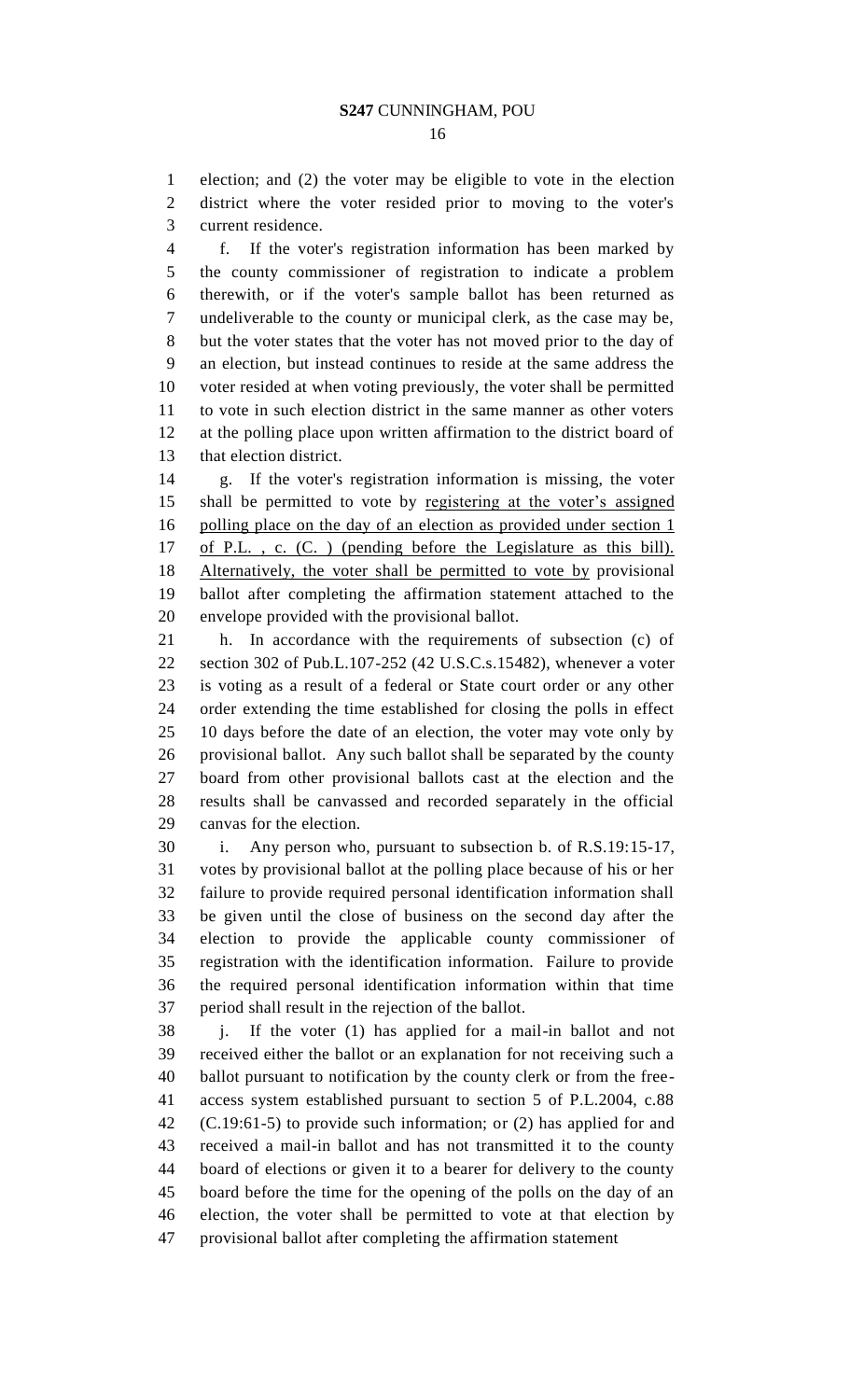attached to the envelope provided with the provisional ballot.

(cf: P.L.2009, c.79, s.34)

 12. This act shall take effect on the 30th day next following enactment, except the Secretary of State may take any anticipatory administrative action in advance thereof as shall be necessary for the implementation of this act.

- 
- 

### STATEMENT

 This bill reduces the standard voter registration deadline from 21 days before election day to eight days before election day. The bill also allows persons to register to vote at their assigned polling place on election day, and at an office where a mail-in ballot may be issued during the period beginning 45 days before the election and ending at 3 P.M. the day before the election.

 Under the bill, an applicant registering to vote at the polling place on the day of any election, at an office where a mail-in ballot may be issued under "The Vote By Mail Law" for the period beginning 45 days before the election and ending at 3 P.M. the day before the election, would be required to (1) present or submit a copy of an identifying document; (2) complete an appropriate voter registration form; and (3) submit an affidavit in which the applicant declares that the applicant is not already properly registered to vote for the election in which the applicant is voting, will have lived in the county in which the applicant is voting for at least 30 days prior to that election, has not previously voted in that election, and upon voting will not thereafter vote in that election.

 The bill requires the commissioner of registration to designate an individual at each polling place, and at each office where a mail-in ballot may be issued, to receive and review the forms and affidavits. The commissioner's designee would be required to read to an applicant, prior to accepting the forms and affidavits, the penalty provision for voter fraud. The designee would then issue a temporary registration certificate to a qualified applicant. The certificate would be in triplicate, with one copy to be retained by the designee, one copy to be retained by the office, and one copy to be retained by the applicant. The applicant would then be permitted to vote at the polling place on election day, or immediately at the office where mail-in ballots are issued, as the case may be, in a manner promulgated by the Secretary of the State to allow verification of the applicant's identity and ensure the security of the ballot.

 The bill requires the commissioner of registration in each county to furnish voter registration forms and affidavit forms to each polling place and to each office where a mail-in ballot may be issued. Under the bill, the completed forms and affidavits received